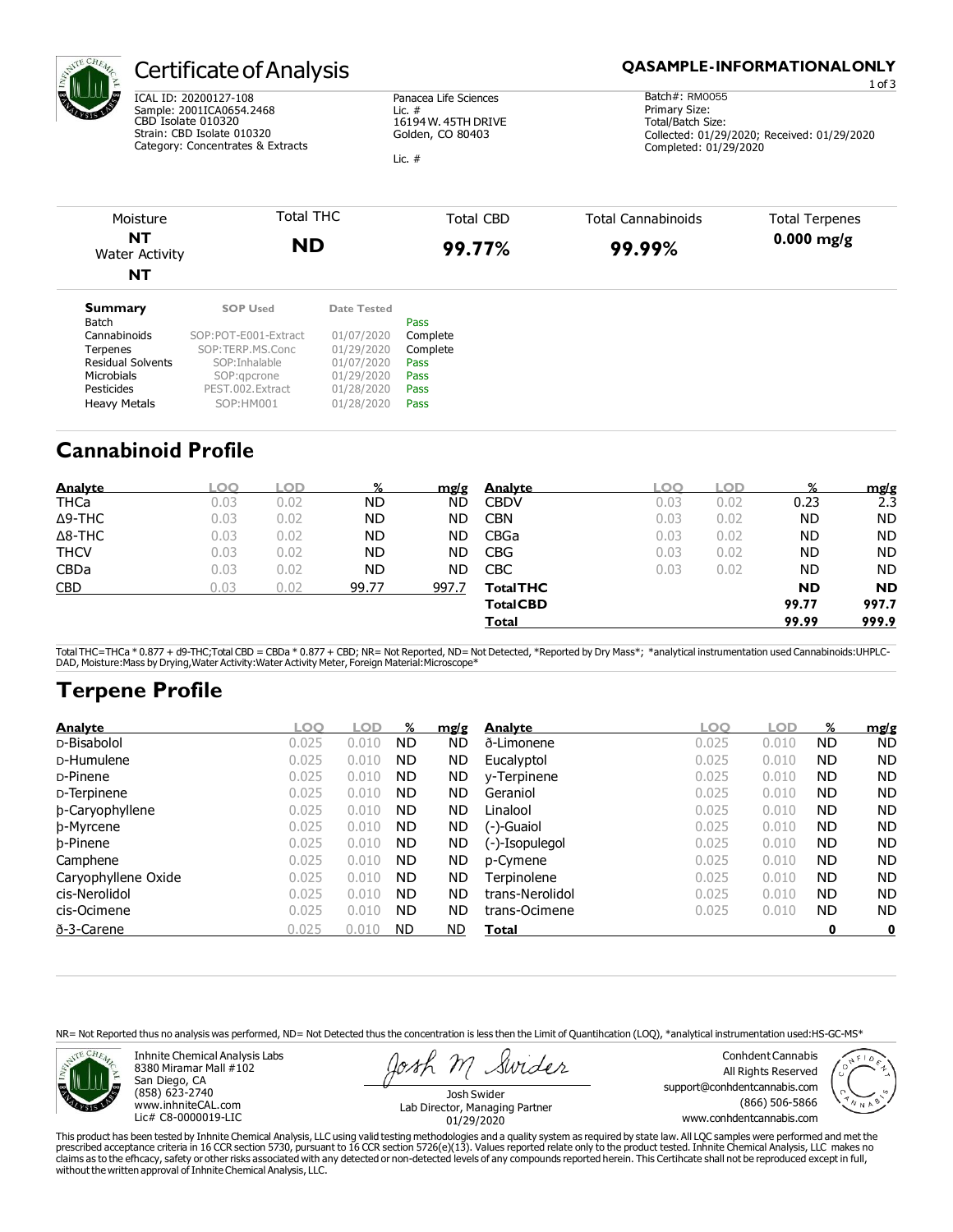

### Certificate of Analysis

ICAL ID: 20200127-108 Sample: 2001ICA0654.2468 CBD Isolate 010320 Strain: CBD Isolate 010320 Category: Concentrates & Extracts Panacea Life Sciences Lic. # 16194 W. 45TH DRIVE Golden, CO 80403

Lic. #

2 of 3

Batch#: RM0055 Primary Size: Total/Batch Size: Collected: 01/29/2020; Received: 01/29/2020 Completed: 01/29/2020

### **Residual Solvent Analysis**

| Category I          | <b>LOO LOD Limit</b><br><b>Status</b> |  |                                         |  | Category 2 | <b>LOO LOD Limit Status</b><br>Category 2 | <b>LOO LOD Limi</b><br>it <b>Status</b>      |                                         |      |
|---------------------|---------------------------------------|--|-----------------------------------------|--|------------|-------------------------------------------|----------------------------------------------|-----------------------------------------|------|
|                     |                                       |  | $\mu q/q$ $\mu q/q$ $\mu q/q$ $\mu q/q$ |  |            |                                           | $\mu q/q$ $\mu q/q$ $\mu q/q$ $\mu q/q$      | $\mu$ g/g $\mu$ q/g $\mu$ q/g $\mu$ g/g |      |
| 1,2-Dichloro-Ethane | <b>ND</b>                             |  |                                         |  | Pass       | Acetone                                   | 200 5000<br>ND.<br>n-Hexane<br>Pass          | 290<br>ND                               | Pass |
| Benzene             | <b>ND</b>                             |  |                                         |  | Pass       | Acetonitrile                              | 410<br><b>ND</b> 150 100<br>Pass Isopropanol | <b>ND</b> 300 200 5000                  | Pass |
| Chloroform          | <b>ND</b>                             |  |                                         |  | Pass       | Butane                                    | Pass Methanol<br><b>ND</b> 300 200<br>5000   | <b>ND</b> 300 200 3000                  | Pass |
| Ethylene Oxide      | <b>ND</b>                             |  |                                         |  | Pass       | Ethanol                                   | Pass Pentane<br><b>ND</b> 300 200<br>5000    | ND 300 200 5000                         | Pass |
| Methylene-Chloride  | <b>ND</b>                             |  |                                         |  | Pass       | Ethyl-Acetate                             | Pass Propane<br>200<br>5000<br><b>ND 300</b> | ND 300 200 5000                         | Pass |
| Trichloroethene     | ND                                    |  |                                         |  | Pass       | Ethyl-Ether                               | Toluene<br>200<br>5000<br>Pass<br>ND         | 890<br>ND<br>100<br>150                 | Pass |
|                     |                                       |  |                                         |  |            | Heptane                                   | Xylenes<br><b>ND</b><br>200<br>5000<br>Pass  | ND<br>,50                               | Pass |

NR= Not Reported thus no analysis was performed, ND= Not Detected thus the concentration is less then the Limit of Quantihcation (LOQ) ,\*analytical instrumentation used=HS-GC-MS\*

### **Heavy Metal Screening**

|         |           | <b>LOO</b> | LOD       | Limit                | <b>Status</b> |
|---------|-----------|------------|-----------|----------------------|---------------|
|         | $\mu$ g/g | µg/g       | $\mu$ g/g | µg/g                 |               |
| Arsenic | <b>ND</b> | 0.048      | 0.016     | $\cup$ . $\subseteq$ | Pass          |
| Cadmium | <b>ND</b> | 0.012      | 0.004     | $\cup$ . $\subseteq$ | Pass          |
| Lead    | <b>ND</b> | 0.011      | 0.004     | U.5                  | Pass          |
| Mercury | <b>ND</b> | 0.033      | 0.011     | ◡                    | Pass          |

NR= Not Reported thus no analysis was performed, ND= Not Detected thus the concentration is less then the Limit of Quantihcation (LOQ), \*analytical instrumentation used:ICP-MS\*

### **Microbiological Screening**

|                               | Result       | <b>Status</b> |
|-------------------------------|--------------|---------------|
| Aspergillus havus             | NR.          | <b>NT</b>     |
| Aspergillus fumigatus         | NR.          | <b>NT</b>     |
| Aspergillus niger             | NR.          | <b>NT</b>     |
| Aspergillus terreus           | <b>NR</b>    | <b>NT</b>     |
| shiga toxin-producing E. coli | Not Detected | Pass          |
| Salmonella SPP                | Not Detected | Pass          |

ND=Not Detected; \*analytical instrumentation used:qPCR\*



Inhnite Chemical Analysis Labs 8380 Miramar Mall #102 San Diego, CA (858) 623-2740 [www.inhniteCAL.com](http://www.inhnitecal.com/) Lic# C8-0000019-LIC

Josh M Swider

Conhdent Cannabis All Rights Reserved [support@conhdentcannabis.com](mailto:support@conhdentcannabis.com) (866) 506-5866 [www.conhdentcannabis.com](http://www.conhdentcannabis.com/)



Josh Swider Lab Director, Managing Partner 01/29/2020

This product has been tested by Inhnite Chemical Analysis, LLC using valid testing methodologies and a quality system as required by state law. All LQC samples were performed and met the prescribed acceptance criteria in 16 CCR section 5730, pursuant to 16 CCR section 5726(e)(13). Values reported relate only to the product tested. Inhnite Chemical Analysis, LLC makes no<br>claims as to the efficacy, safety o